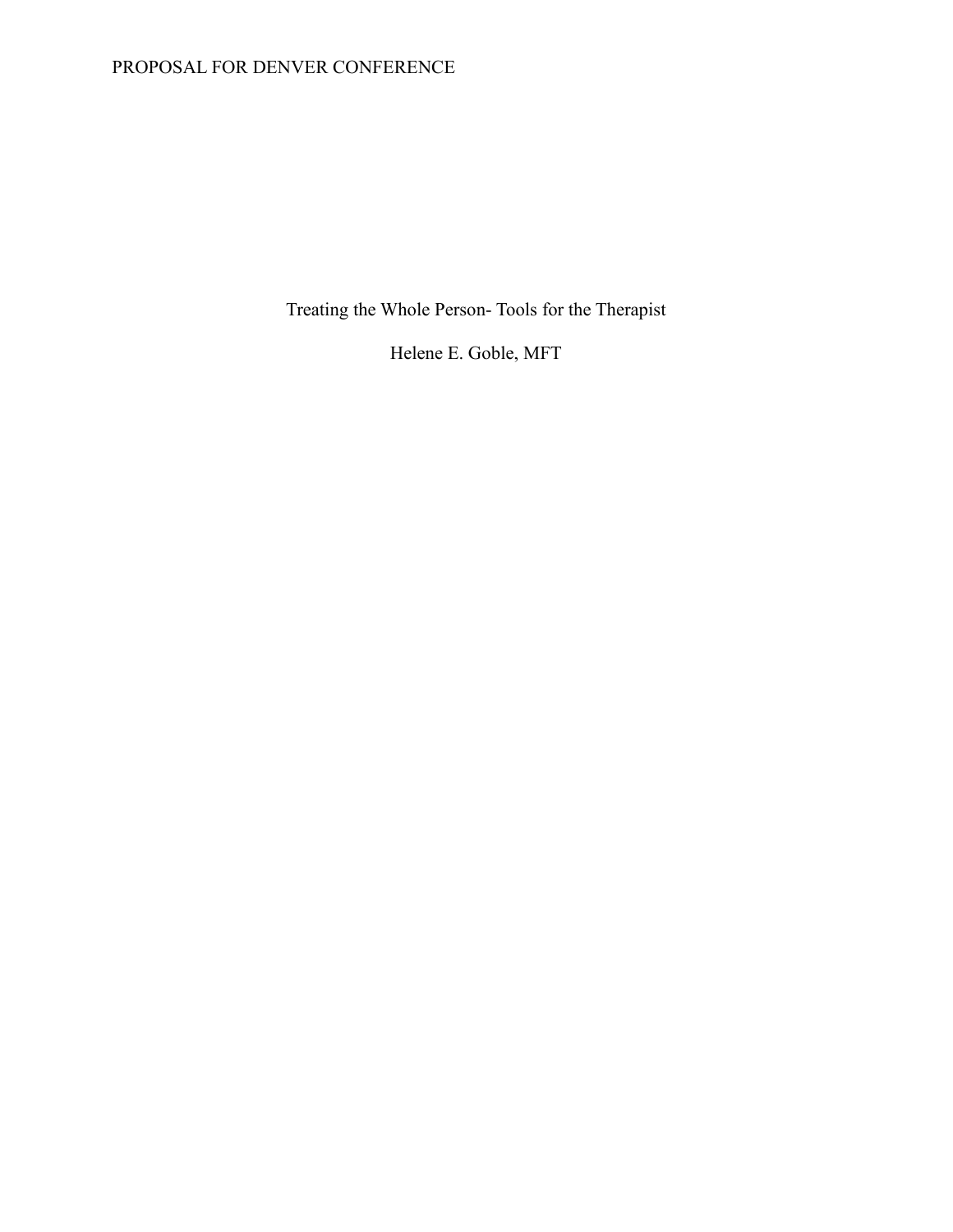## Abstract

This paper will discuss the outline and content for a presentation at the Denver Brainspotting Conference in Denver, CO. The content includes lecture and experiential learning. It can be categorized as "New Set ups for Specific Populations" due to the 8-10" proximity for early trauma, or "Open" for the content directed at new therapists. It would be easily covered in a 50 minute format.

The author is Helene E. Goble, MFT from Carmichael, California. She is an MFT in private practice for 5 years in the Sacramento area, and certified in Brainspotting. Married 37 years, mother to 4 adult boys, Helene has abundant experience and understands what therapists are facing as they present Brainspotting to their clients.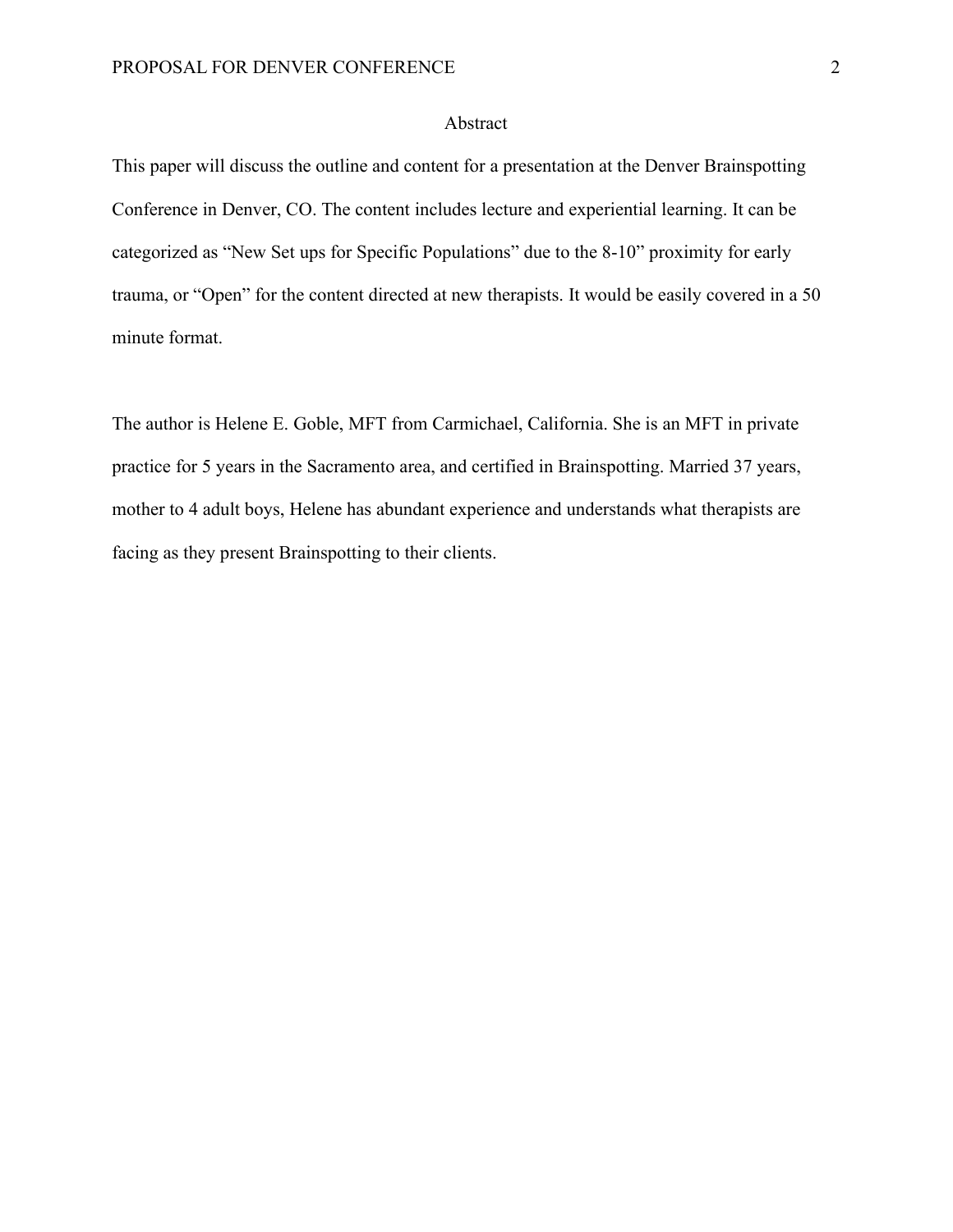### **Treating the Whole Person- Tools for the Therapist**

This presentation is designed to give the newer BSP therapist tools to share with their clients. Attachment, Brain Structures, and Healthy Boundaries are explored to equip the therapist with ways to explain and proceed with Brainspotting. As the client heals, the therapist can also encourage improved self-care as they leave the sessions.

### **Attachment and Early Trauma**

Understanding and explaining attachment as it relates to our human experience can reduce the mystery of why the client reacts and struggles in certain areas. A brief exploration of the work by John Bowlby and Mary Ainsworth helps to clarify. Discussing how very early trauma may be resolved by processing close to the face gives the clinician another option when working with NICU experiences, early surgeries, and early attachment wounds.

### **Explaining the Brain to Clients**

Discussing the work of Dan Siegel as it relates to understanding the "Upstairs Brain," the "Downstairs Brain," the "Right Brain" and the "Left Brain" can give the clinician another way to help the client better understand their reactivity and brain states. Peter Levine, Francine Shapiro, and Bessel van der Kolk help round out their repertoire of educational information for the client.

#### **Healthy Boundaries**

Healthy boundaries we can help clients lessen the propensity to store additional trauma. A chart is used to clarify basic information about boundaries so the therapist can give the client a tool to practice out of the sessions.

#### **Healing the Whole Person**

This portion discusses mindfulness, ways to understand continued processing and general information to share with clients to alleviate excessive distress if possible.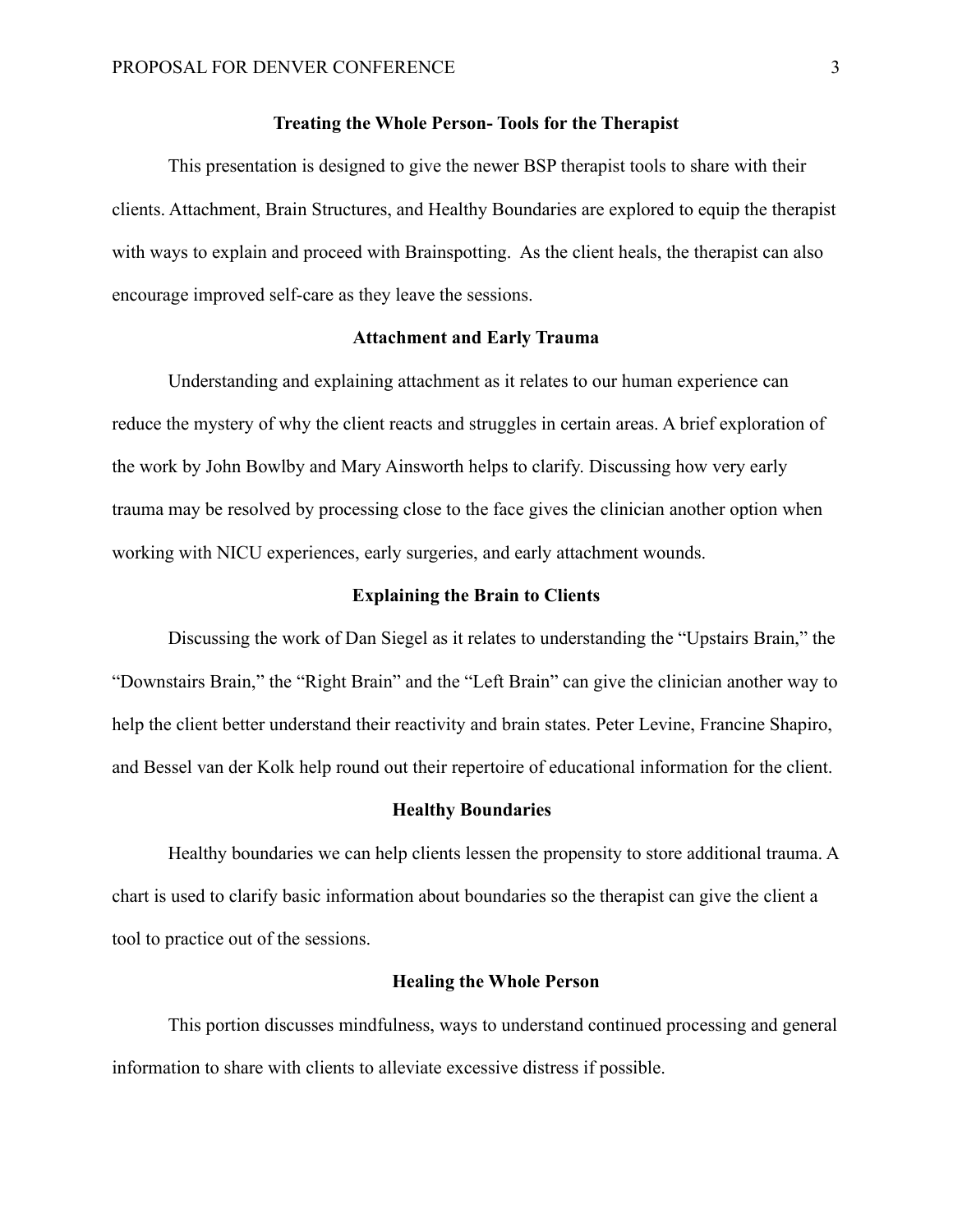# **Conclusion**

This presentation was designed for the recently trained Brainspotter that feels uncomfortable with some of the dimensions of treatment. It is an attempt to alleviate concerns and supply the therapist with tools to treat the whole person.